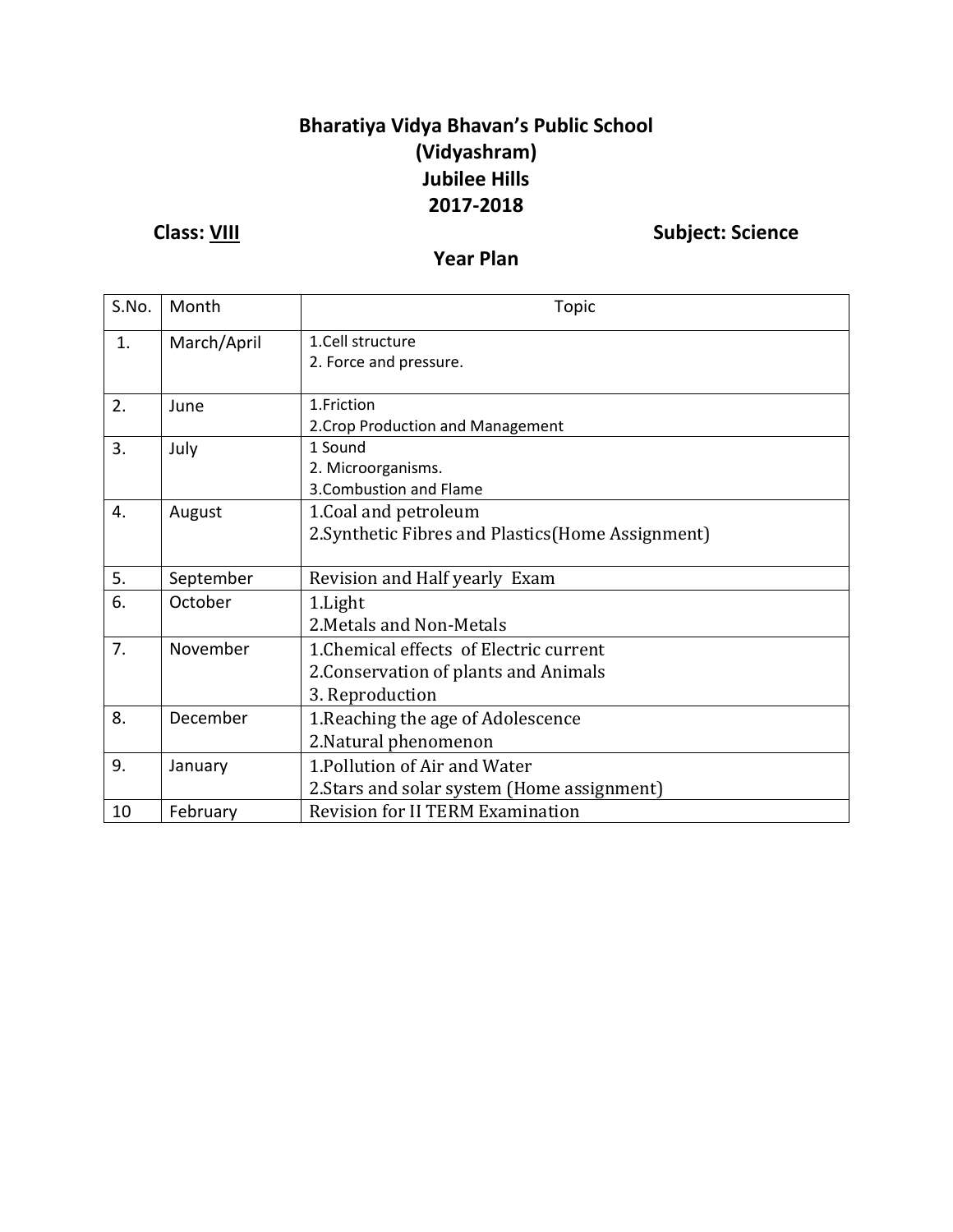# **Term I syllabus for Assessment**

| <b>Type of Assessment</b> | <b>Syllabus</b>                       |
|---------------------------|---------------------------------------|
| Periodic test 1           | Cell structure<br>$\bullet$           |
|                           | Force and pressure.                   |
|                           | Friction                              |
| Periodic test 2           | Sound                                 |
|                           | Microorganisms.                       |
|                           | <b>Combustion and Flame</b>           |
| Half-Yearly examination   | Cell structure                        |
|                           | <b>Crop Production and Management</b> |
|                           | Force and pressure.                   |
|                           | Friction                              |
|                           | Sound                                 |
|                           | Microorganisms.                       |
|                           | <b>Combustion and Flame</b>           |
|                           | Coal and petroleum                    |

## **Term II syllabus for Assessment**

| <b>Type of Assessment</b> | <b>Syllabus</b>                                                                                                                                                                                                                                                                                                                                                                    |
|---------------------------|------------------------------------------------------------------------------------------------------------------------------------------------------------------------------------------------------------------------------------------------------------------------------------------------------------------------------------------------------------------------------------|
| Periodic test 3           | Light<br>Metals and Non-Metals<br>Chemical effects of Electric current                                                                                                                                                                                                                                                                                                             |
| <b>Revision test</b>      | Natural Phenomenon<br>$\bullet$<br>Reproduction<br>$\bullet$                                                                                                                                                                                                                                                                                                                       |
| Annual examination        | Light<br><b>Metals and Non-Metals</b><br>Chemical effects of Electric current<br>$\bullet$<br>Conservation of plants and Animals<br>$\bullet$<br>Reaching the age of adolescence<br>Reproduction<br>Natural Phenomenon<br>$\bullet$<br>Pollution of Air and Water<br>$\bullet$<br>Cell structure(term 1)<br>$\bullet$<br>Force and pressure.(term 1)<br>$\bullet$<br>Sound(term 1) |